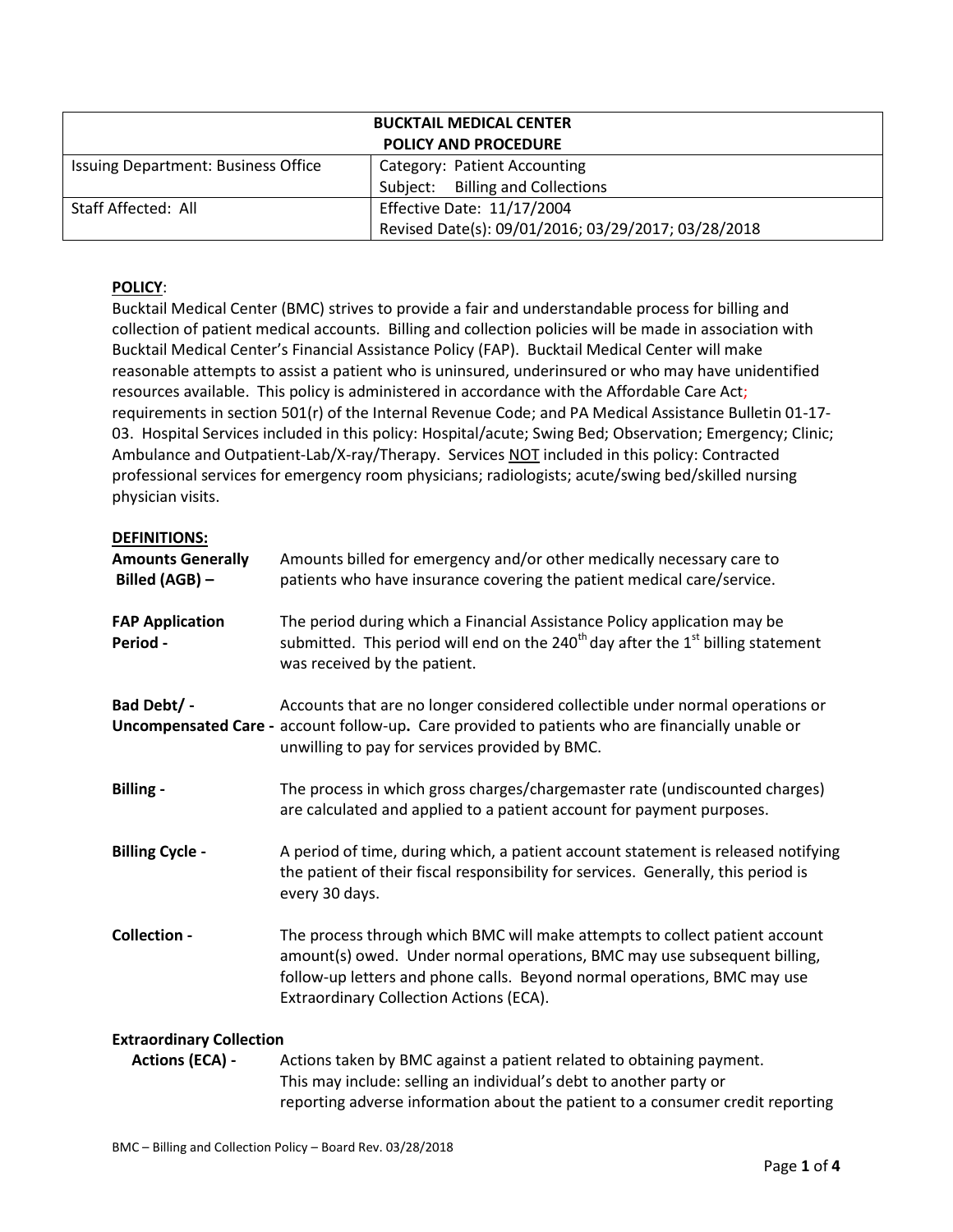|                                                      | agency or credit bureau; legal or judicial action; deferring, denying or<br>requiring payment before providing non-emergent care due<br>to non- payment of a current or past bill.                                                                                                                                                                                                                                                                                  |
|------------------------------------------------------|---------------------------------------------------------------------------------------------------------------------------------------------------------------------------------------------------------------------------------------------------------------------------------------------------------------------------------------------------------------------------------------------------------------------------------------------------------------------|
| <b>Financial Assistance -</b><br><b>Policy (FAP)</b> | A written financial policy, approved and adopted by the BMC governing<br>Board of Directors outlining requirements for a patient/applicant to apply for<br>and receive help in paying a medical bill.                                                                                                                                                                                                                                                               |
| <b>FAP Approved -</b>                                | A determination of Financial Assistance based on a patient's approved<br>application. Approved applicants will receive discounts based on income<br>and account analysis. All approvals will follow the FAP poverty guidelines and<br>may result in discounts from 100% to a lesser amount based on the patient's<br>application, income analysis and income resources. All approvals (per this<br>policy) must be reviewed with and approved by the FAP Committee. |
| <b>FAP Denied -</b>                                  | A determination of Financial Assistance based on a patient/resident's<br>denied application. Applications may be denied based on failure to: complete<br>an application; provide requested information; exceed the time limits as<br>provided under this policy or FAP Policy. All denials (per this policy) must be<br>reviewed and approved by the FAP Committee.                                                                                                 |
| <b>Payment Plan -</b>                                | A mutually agreed upon (between patient/applicant and BMC) amount to be<br>paid to BMC on a monthly basis. The minimum monthly payment will be 10% of<br>the account balance. The requested monthly payments may exceed 10%, based<br>on amount owed. Time frames for repayments will be based on total<br>outstanding amount(s). If the patient defaults on a payment, the account will<br>be transferred to collection/bad debt.                                  |
| <b>Private/Self Pay -</b>                            | A patient payment classification made when a patient has: exhausted all<br>insurance; no insurance; received all expected payments from insurance carriers<br>received on account; not provided requested insurance or FAP information<br>timely (for BMC and/or third party insurers); chosen not to have their insurance<br>billed for services provided.                                                                                                         |
| <b>Presumptive FAP</b><br>Eligibility -              | A determination that an individual is FAP eligible based on third-party<br>information from resources such as Medical Assistance or other program<br>eligibility and/or a prior FAP eligibility determination.                                                                                                                                                                                                                                                      |
|                                                      | Prompt Pay Discount - A discount of 10% of billed charges (chargemaster rate) for non-FAP<br>requested/approved accounts. The discounted rate applies to accounts paid<br>within 30 days following the $1st$ billing statement. A prompt pay discount does<br>not apply to patient co-pays under \$50.00.                                                                                                                                                           |

# **PROCEDURE**:

Patient presents to BMC for service(s) or admission. The method of payment will be determined (including private/self-pay) and charges created as a result of the service(s). Charges will then be posted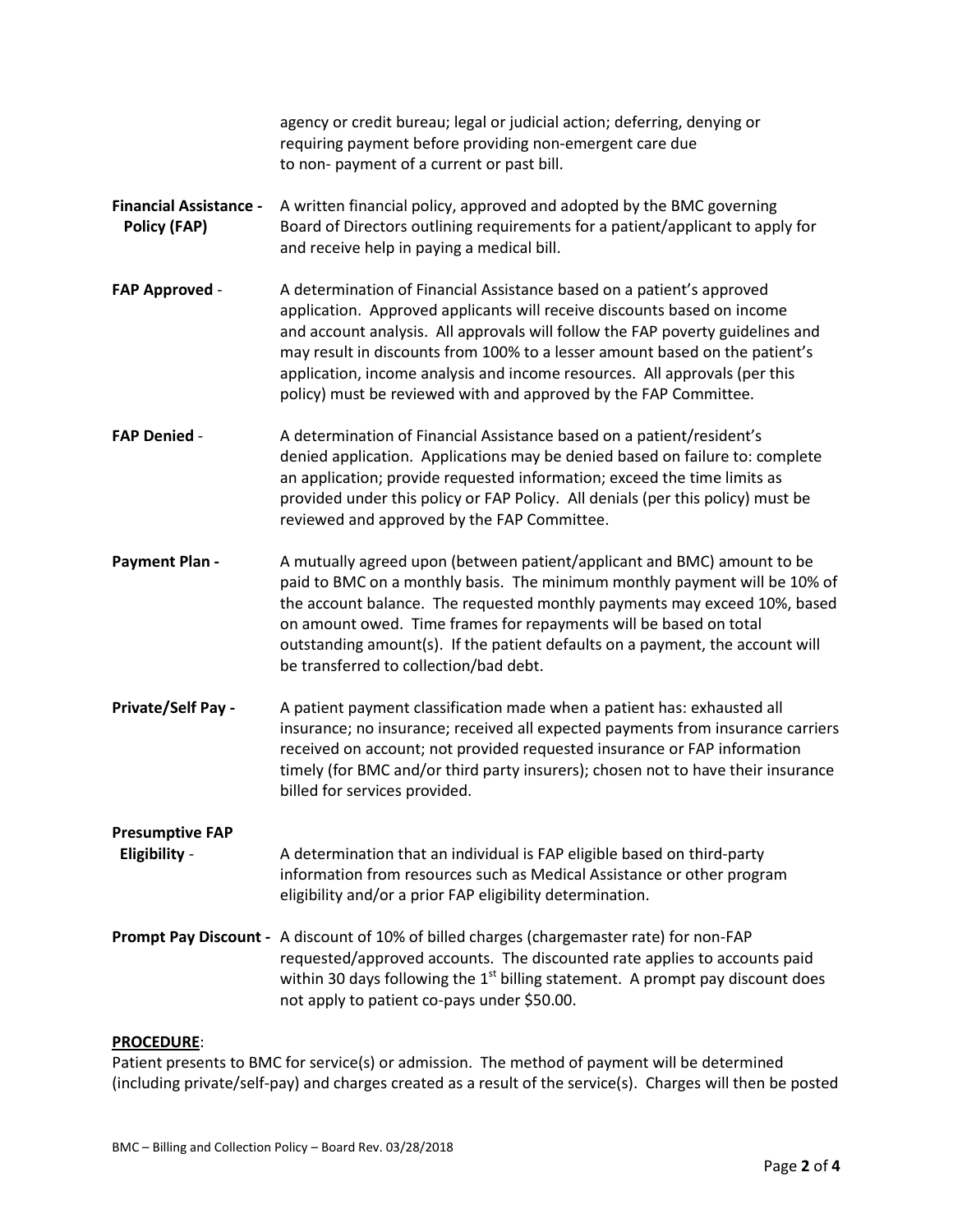to the patient's account receivable record. Once the service(s) has been properly coded, it will be released for processing and generation of a private/self-pay bill.

Private/Self-Pay amounts will be billed accordingly:

**Itemized** – An itemized billing statement and FAP application sent within 7 days of service.

**30-day** – 1<sup>st</sup> Statement - FAP Plain Statement Summary provided; prompt pay discount offered (10% discount if paid within 30 days of patient receipt of  $1<sup>st</sup>$  billing statement); FAP approval/denial; payment plan may be offered.

**60-day** – 2<sup>nd</sup> Statement – FAP Plain Statement Summary provided; FAP approval/denial; payment plan may be offered.

**90-day** – 3 rd Statement – FAP Plain Statement Summary provided; FAP approval/denial; payment plan may be offered.

**120-day** – 4 th Statement – FAP Plain Statement Summary provided; Sticker included indicating collection action will begin; FAP application mailed w/ statement; FAP approval/denial; payment plan may be offered; Presumptive FAP eligibility efforts begin (if not previously initiated by patient).

**150-day** – No statement mailed- a phone call will be placed to the patient/applicant informing patient that BMC will begin Extraordinary Collection Action (ECA); offer for FAP application; FAP

approval/denial; final payment plan offered; Presumptive FAP Eligibility determined; Account will be moved to Bad Debt/Collection.

**180-day** –No statement mailed – Patient will receive notice of ECA; final BMC staff generated offer for Financial Assistance; patient/applicant may still request FAP/FAA at any point up until the 240<sup>th</sup> day after the  $1<sup>st</sup>$  billing; FAP approval/denial.

# **GUIDELINES:**

Patient/Applicant account collection will not take place against any individual who is exempt from such action by law.

Patient/Applicant FAP applications may be submitted to BMC up to and including the 240<sup>th</sup> day after the patient/Applicant receives the  $1<sup>st</sup>$  billing statement.

Any account(s) sent to collection cannot be returned to BMC for consideration under the Financial Assistance Policy (FAP), including BMC employee accounts, after the application period ends on the  $241<sup>st</sup>$ day after the  $1<sup>st</sup>$  billing statement. The FAP application (while pending) will suspend any collection efforts until the FAP application is complete and a determination has been made. Any patient not providing the necessary information as required by the FAP will have collection efforts resumed once the FAP application is determined to be incomplete and/or patient/applicant is deemed ineligible.

The collection process may involve the use of an outside collection agency(s).

Additional legal action via legal counsel or District Justice may be initiated for any account balances \$2,500 or more. These actions include credit reporting; wage garnishment; promissory note; lien or other legal action(s) and must be documented in writing with proper approval obtained prior to initiation of any collection action(s).

Payment plans will be coordinated between the Billing Office Supervisor and the patient/ applicant. All necessary approval(s) must be obtained.